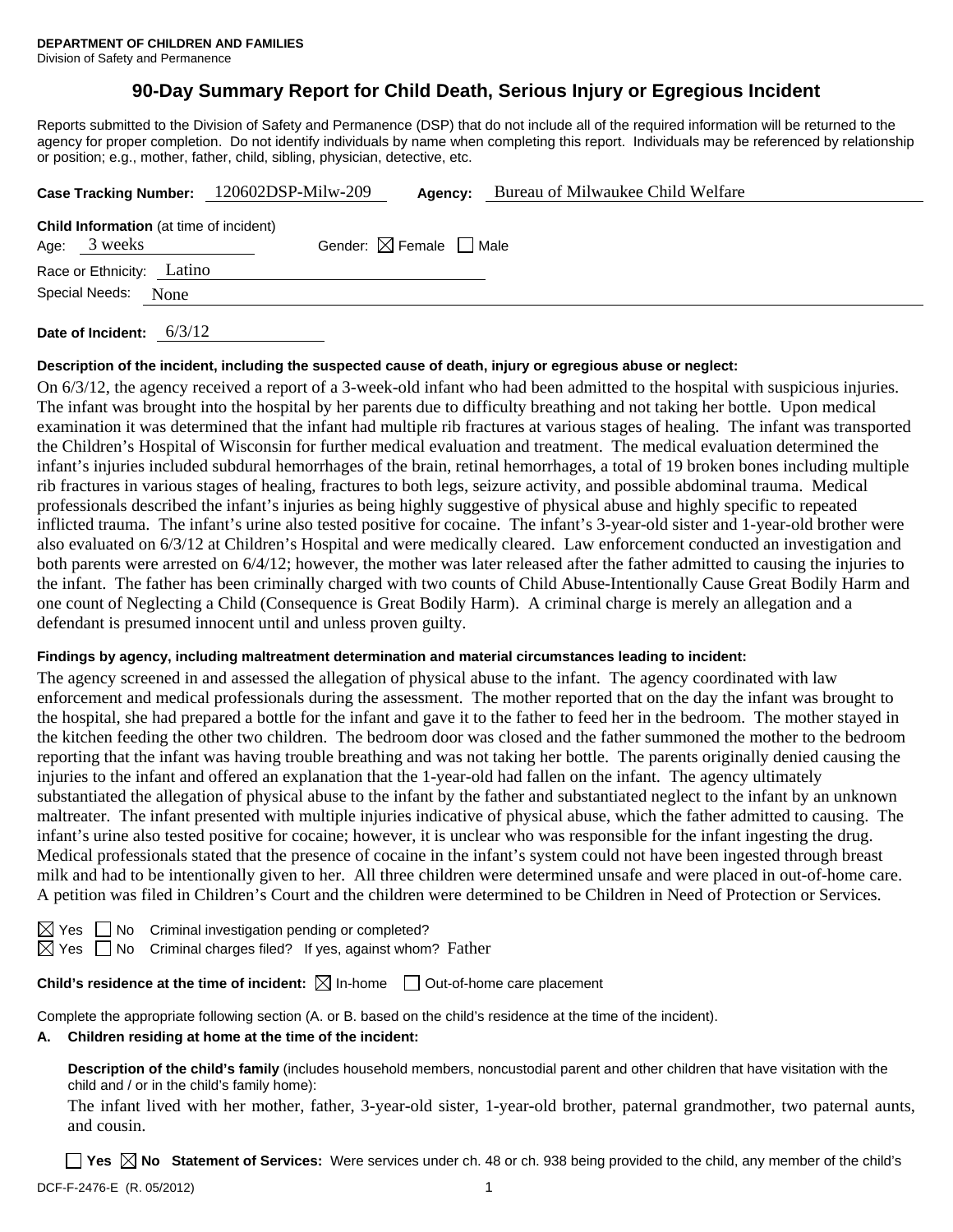family or alleged maltreater at the time of the incident, including any referrals received by the agency or reports being investigated at time of incident?

## **If "Yes", briefly describe the type of services, date(s) of last contact between agency and recipient(s) of those services, and the person(s) receiving those services:**

N/A

**Summary of all involvement in services as adults under ch. 48 or ch. 938 by child's parents or alleged maltreater in the previous five years:** (Does not include the current incident.) None

#### **Summary of actions taken by the agency under ch. 48, including any investigation of a report or referrals to services involving the child, any member of the child's family living in this household and the child's parents and alleged maltreater.** (Does not include the current incident.)

(Note: Screened out reports listed in this section may include only the date of the report, screening decision, and if a referral to services occurred at Access. Reports that do not constitute a reasonable suspicion of maltreatment or a reason to believe that the child is threatened with harm are not required to be screened in for an initial assessment, and no further action is required by the agency.) None

#### **Summary of any investigation involving the child, any member of the child's family and alleged maltreater conducted under ch. 48 or ch. 938 and any services provided to the child and child's family since the date of the incident:**

The agency screened in and assessed the allegation of physical abuse to the infant. The agency collaborated with law enforcement and medical professionals and ultimately substantiated physical abuse by the father and neglect by an unknown maltreater. All three children were determined unsafe in the care of their parents and were placed in out-of-home care. A petition was filed in Children's Court and the children were determined to be Children in Need of Protection or Services. The children remain in out-of-home care and the family is receiving ongoing services with the agency.

### **B. Children residing in out-of-home (OHC) placement at time of incident:**

### **Description of the OHC placement and basis for decision to place child there:**

### **Description of all other persons residing in the OHC placement home:**

**Licensing history:** Including type of license, duration of license, summary of any violations by licensee or an employee of licensee that constitutes a substantial failure to protect and promote the welfare of the child.

#### **Summary of any actions taken by agency in response to the incident:** (Check all that apply.)

| $\boxtimes$ | Screening of Access report                           | Attempted or successful reunification             |
|-------------|------------------------------------------------------|---------------------------------------------------|
| EXE         | Protective plan implemented                          | Referral to services                              |
|             | Initial assessment conducted                         | Transportation assistance                         |
|             | Safety plan implemented                              | Collaboration with law enforcement                |
| <b>NN</b>   | Temporary physical custody of child                  | Collaboration with medical professionals          |
|             | Petitioned for court order / CHIPS (child in need of | Supervised visitation                             |
|             | protection or services                               | Case remains open for services                    |
| $\boxtimes$ | Placement into foster home                           | Case closed by agency                             |
|             | Placement with relatives                             | Initiated efforts to address or enhance community |
| $\boxtimes$ | Ongoing Services case management                     | collaboration on CA/N cases                       |
|             |                                                      | Other (describe):                                 |
|             |                                                      |                                                   |

## **FOR DSP COMPLETION ONLY:**

**Summary of policy or practice changes to address issues identified during the review of the incident:** 

Under the Child Welfare Disclosure Act (Section 48.981(7)(cr), Stats.), the DSP completes a 90-day review of the agency's practice in each case reported under the Act. The DSP did not identify practice issues during the review of the incident.

### **Recommendations for further changes in policies, practices, rules or statutes needed to address identified issues:**  None

 $\boxtimes$  Yes  $\Box$  No  $\Box$  Not Applicable This 90-day summary report completes the Division of Safety and Permanence (DSP) review of this case.

If the case review was not completed within 90 days, the DSP will complete and submit the final summary report within 6 months.